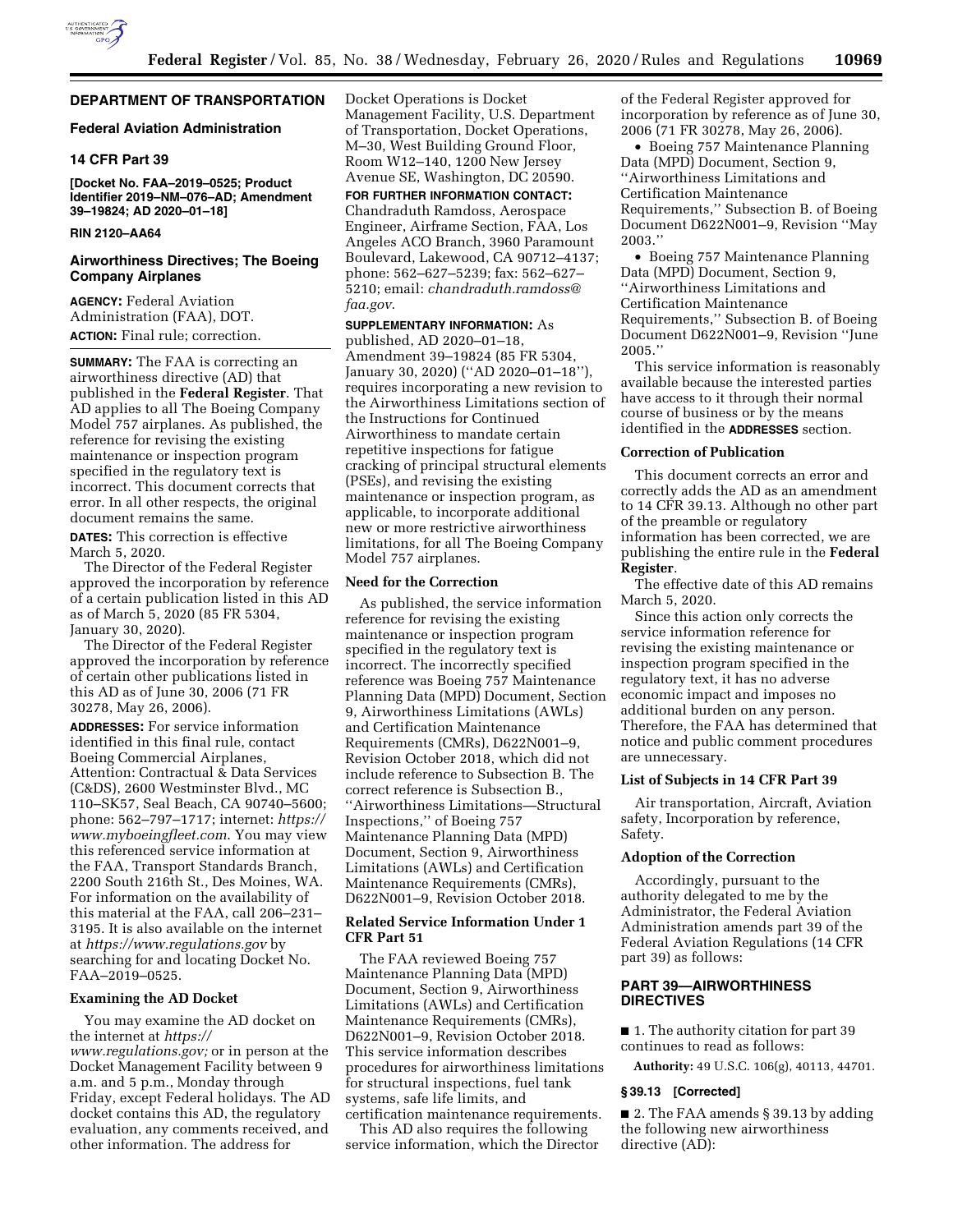#### **2020–01–18 The Boeing Company:**

Amendment 39–19824; Docket No. FAA–2019–0525; Product Identifier 2019–NM–076–AD.

## **(a) Effective Date**

This AD is effective March 5, 2020.

## **(b) Affected ADs**

This AD replaces AD 2006–11–11, Amendment 39–14615 (71 FR 30278, May 26, 2006) (''AD 2006–11–11'').

#### **(c) Applicability**

(1) This AD applies to all The Boeing Company Model 757–200, –200PF, –200CB, and –300 series airplanes, certificated in any category.

(2) Installation of Supplemental Type Certificate (STC) ST01518SE affects the ability to accomplish the actions required by this AD. Therefore, for airplanes on which STC ST01518SE is installed, a ''change in product'' alternative method of compliance (AMOC) approval request is necessary to comply with the requirements of 14 CFR 39.17.

#### **(d) Subject**

Air Transport Association (ATA) of America Code 28, Fuel; 53, Fuselage; 57, Wings.

### **(e) Unsafe Condition**

This AD was prompted by a determination that new or more restrictive airworthiness limitations are necessary. The FAA is issuing this AD to address fatigue cracking of various principal structural elements (PSEs); such fatigue cracking could adversely affect the structural integrity of these airplanes.

#### **(f) Compliance**

Comply with this AD within the compliance times specified, unless already done.

### **(g) Retained Revision to the Maintenance or Inspection Program, With No Changes**

This paragraph restates the requirements of paragraph (h) of AD 2006–11–11, with no changes. Within 36 months after June 30, 2006 (the effective date of AD 2006–11–11), revise Section 9, ''Airworthiness Limitations and CMRs'' of the Boeing 757 Maintenance Planning Data (MPD) Document to incorporate Subsection B. of Boeing Document D622N001–9, Revision ''May 2003;'' or Revision ''June 2005;'' as applicable.

### **(h) New Maintenance or Inspection Program Revision**

(1) Except for airplanes identified in paragraph (h)(2) of this AD: Within 18 months after the effective date of this AD, revise the existing maintenance or inspection program, as applicable, to incorporate the information specified in Subsection B., ''Airworthiness Limitations—Structural Inspections,'' of Boeing 757 Maintenance Planning Data (MPD) Document, Section 9, Airworthiness Limitations (AWLs) and Certification Maintenance Requirements (CMRs), D622N001–9, Revision October 2018. The initial compliance time for doing the new or updated tasks is at the time

specified in Subsection B., ''Airworthiness Limitations—Structural Inspections,'' of Boeing 757 Maintenance Planning Data (MPD) Document, Section 9, Airworthiness Limitations (AWLs) and Certification Maintenance Requirements (CMRs), D622N001–9, Revision October 2018, or within 18 months after the effective date of this AD, whichever occurs later. The compliance time for doing the unchanged tasks is at the time specified in Subsection B., ''Airworthiness Limitations—Structural Inspections,'' of Boeing 757 Maintenance Planning Data (MPD) Document, Section 9, Airworthiness Limitations (AWLs) and Certification Maintenance Requirements (CMRs), D622N001–9, Revision October 2018.

(2) For airplanes with STC ST01518SE installed: Within 18 months after the effective date of this AD, revise the existing maintenance or inspection program, as applicable, to incorporate a supplemental program to address the effect of STC ST01518SE, in accordance with the procedures specified in paragraph (l) of this AD.

#### **(i) No Alternative Actions, Intervals, or Critical Design Configuration Control Limitations (CDCCLs) for Paragraph (g) of This AD**

Except as required by paragraph (h) of this AD: After the existing maintenance or inspection program has been revised as required by paragraph (g) of this AD, no alternative actions (*e.g.,* inspections), intervals, or CDCCLs may be used unless the actions, intervals, and CDCCLs are approved as an alternative method of compliance (AMOC) in accordance with the procedures specified in paragraph (l) of this AD.

### **(j) No Alternative Actions, Intervals, or CDCCLs for Paragraph (h) of This AD**

After the existing maintenance or inspection program has been revised as required by paragraph (h) of this AD, no alternative actions (*e.g.,* inspections), intervals, or CDCCLs may be used unless the actions, intervals, and CDCCLs are approved as an AMOC in accordance with the procedures specified in paragraph (l) of this AD.

### **(k) Terminating Action for the Requirements of Paragraph (g) of This AD**

Accomplishing the revision required by paragraph (h) of this AD terminates the revision required by paragraph (g) of this AD.

### **(l) Alternative Methods of Compliance (AMOCs)**

(1) The Manager, Los Angeles ACO Branch, FAA, has the authority to approve AMOCs for this AD, if requested using the procedures found in 14 CFR 39.19. In accordance with 14 CFR 39.19, send your request to your principal inspector or local Flight Standards District Office, as appropriate. If sending information directly to the manager of the certification office, send it to the attention of the person identified in paragraph (m) of this AD. Information may be emailed to: *[9-ANM-](mailto:9-ANM-LAACO-AMOC-Requests@faa.gov)[LAACO-AMOC-Requests@faa.gov](mailto:9-ANM-LAACO-AMOC-Requests@faa.gov)*.

(2) Before using any approved AMOC, notify your appropriate principal inspector, or lacking a principal inspector, the manager of the local flight standards district office/ certificate holding district office.

(3) An AMOC that provides an acceptable level of safety may be used for any repair, modification, or alteration required by this AD if it is approved by The Boeing Company Organization Designation Authorization (ODA) that has been authorized by the Manager, Los Angeles ACO Branch, FAA, to make those findings. To be approved, the repair method, modification deviation, or alteration deviation must meet the certification basis of the airplane, and the approval must specifically refer to this AD.

(4) AMOCs approved previously for AD 2001–20–12, Amendment 39–12460 (66 FR 52492, October 16, 2001), and AD 2006–11– 11, are approved as AMOCs for the corresponding provisions of this AD.

#### **(m) Related Information**

For more information about this AD, contact Chandraduth Ramdoss, Aerospace Engineer, Airframe Section, FAA, Los Angeles ACO Branch, 3960 Paramount Boulevard, Lakewood, CA 90712–4137; phone: 562–627–5239; fax: 562–627–5210; email: *[chandraduth.ramdoss@faa.gov](mailto:chandraduth.ramdoss@faa.gov)*.

#### **(n) Material Incorporated by Reference**

(1) The Director of the Federal Register approved the incorporation by reference (IBR) of the service information listed in this paragraph under 5 U.S.C. 552(a) and 1 CFR part 51.

(2) You must use this service information as applicable to do the actions required by this AD, unless this AD specifies otherwise.

(3) The following service information was approved for IBR on March 5, 2020 (85 FR 5304, January 30, 2020).

(i) Boeing 757 Maintenance Planning Data (MPD) Document, Section 9, Airworthiness Limitations (AWLs) and Certification Maintenance Requirements (CMRs), D622N001–9, Revision October 2018.

(ii) [Reserved]

(4) The following service information was approved for IBR on June 30, 2006 (71 FR 30278, May 26, 2006).

(i) Boeing 757 Maintenance Planning Data Document, Section 9, ''Airworthiness Limitations and Certification Maintenance Requirements,'' Subsection B. of Boeing Document D622N001–9, Revision ''May 2003.''

(ii) Boeing 757 Maintenance Planning Data Document, Section 9, ''Airworthiness Limitations and Certification Maintenance Requirements,'' Subsection B. of Boeing Document D622N001–9, Revision ''June 2005.''

(5) For service information identified in this AD, contact Boeing Commercial Airplanes, Attention: Contractual & Data Services (C&DS), 2600 Westminster Blvd., MC 110–SK57, Seal Beach, CA 90740–5600; phone: 562–797–1717; internet: *[https://](https://www.myboeingfleet.com) [www.myboeingfleet.com](https://www.myboeingfleet.com)*.

(6) You may view this service information at the FAA, Transport Standards Branch, 2200 South 216th St., Des Moines, WA. For information on the availability of this material at the FAA, call 206–231–3195.

(6) You may view this service information that is incorporated by reference at the